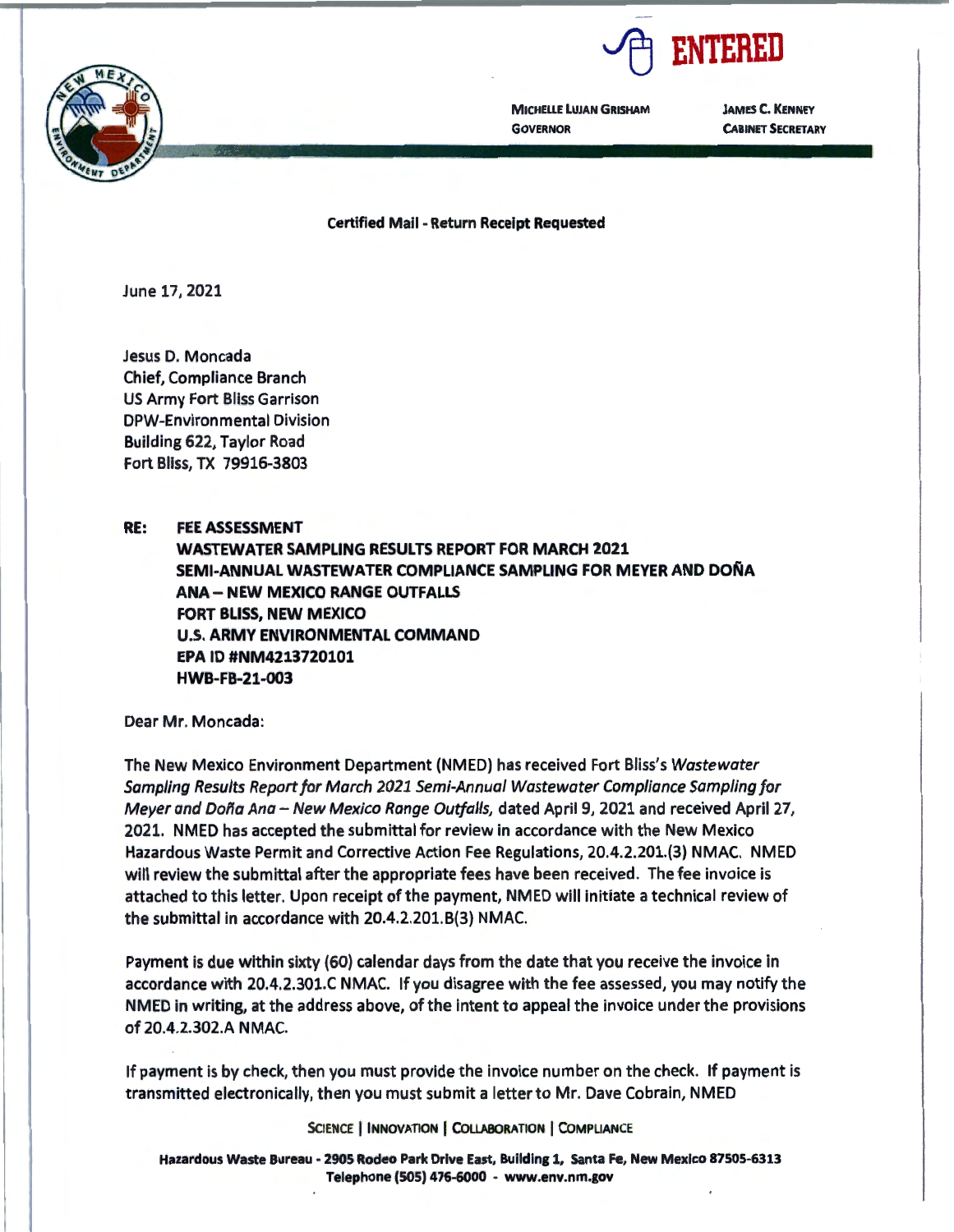Mr. Moncada June 17, 2021 **Page** 2

Hazardous Waste Bureau, indicating the invoice number, payment amount, and the assessed activity prior to transferring funds.

If you have any questions regarding this letter, please contact Michiya Suzuki (SOS) 476-6046.

Sincerely,

Dave Cobrain Program Manager Hazardous Waste Bureau

Attachment (fee invoice)

cc: M. Suzuki, NMED HWB R. Crites, Fort Bliss

File: Fort Bliss and reading